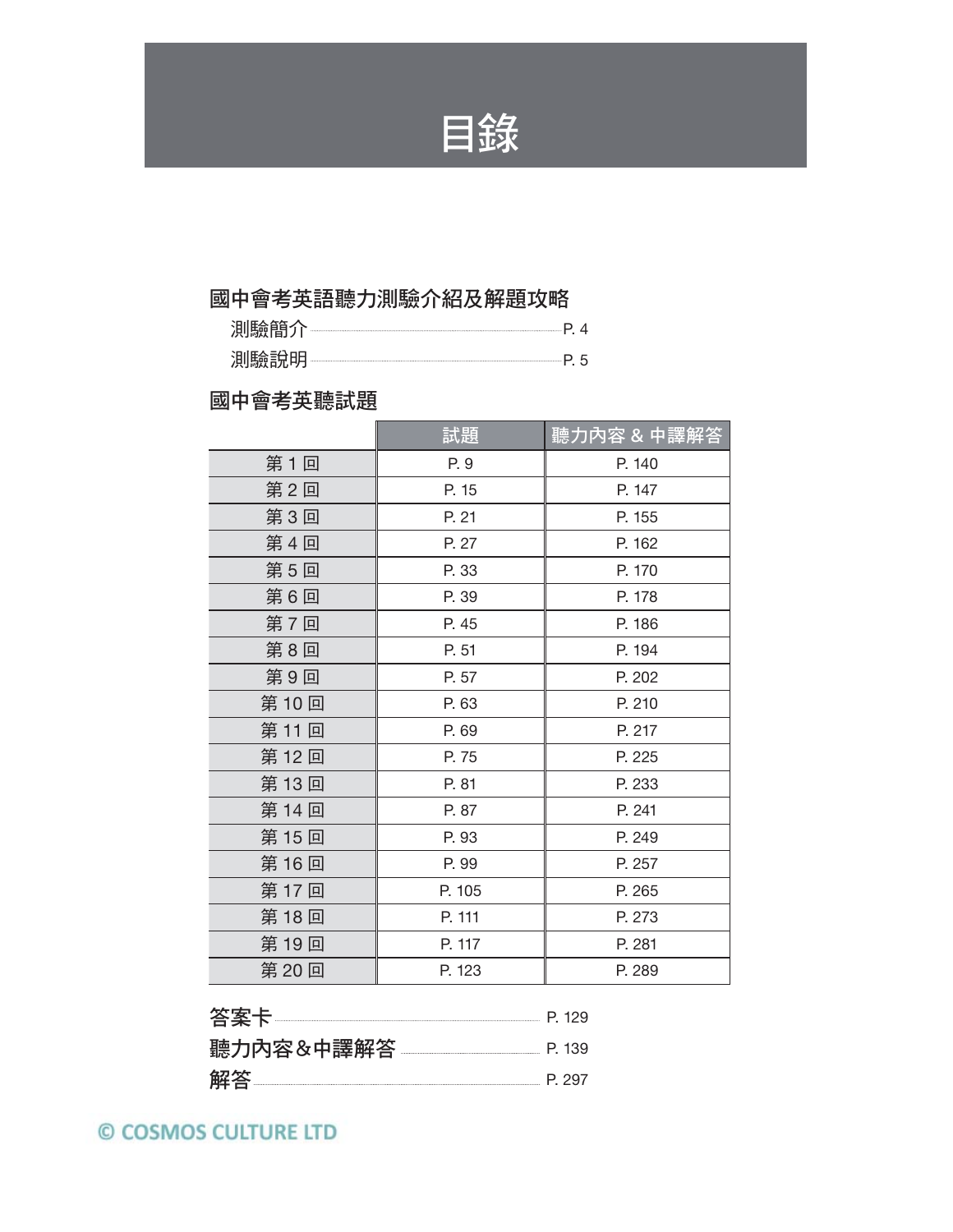# 國中會考英語聽力測驗 介紹及解題攻略

測驗簡介

國中教育會考英語科聽力測驗係配合英語科課程綱要內涵,自民國 102 年開始試辦、104 年 納入計分,期以結合閱讀與聽力測驗的方式,更有效地評量國中畢業生的英語能力。

#### 一、測驗目的

語言的能力包含了聽、說、讀、寫,因此透過納入英語聽力測驗的方式,更能全面地評測國中 生對於英語的整體掌握能力,而非僅透過書面的閱讀測驗形式測驗考生的答題能力。

#### 二、測驗時間

英語科測驗訂於國中教育會考會期的第二天舉行,英語聽力測驗與閱讀測驗結合舉辦,於早 上 10:30–11:30 進行英語閱讀測驗,休息半小時後於 12:05–12:30 進行英語聽力測驗。

| 時間          | 進行項目   |  |
|-------------|--------|--|
| 10:20-10:30 | 考試説明   |  |
| 10:30-11:30 | 英語閱讀測驗 |  |
| 11:30-12:00 | 休息     |  |
| 12:00-12:05 | 考試説明   |  |
| 12:05-12:30 | 英語聽力測驗 |  |

#### 三、測驗範圍

主題與內容:貫徹趣味化、實用化、多元化及多元化的原則,試題內容包括日常交談、社交應對、 教室用語等一般人際溝通之語言能力,而依其體裁可分為問候、感謝、道歉、同意、請求、問路、 打電話等類別。

出題範圍:十二年國民基本教育課程綱要訂定之 1200 基本字彙與基本語言結構。 (https://www.naer.edu.tw/ezfiles/0/1000/img/114/173173199.pdf)

#### 四、測驗題型與題數

英語科閱讀測驗與聽力測驗分兩階段考試,其中聽力測驗 20–30 題,考試時間 25 分鐘。 測驗題型均為3選1的單選題,分為**辨識句意**(第1-3題)、基本問答(第4-10題)與 言談理解(第 11–21 題)三大題:

|      | 測驗內容           | 題數配置     |
|------|----------------|----------|
| 聽力測驗 | 辨識句意 ( 單句+圖表 ) | 第1-3題    |
|      | 基本問答 (簡易對話)    | 第4-10題   |
|      | 言談理解(短文及對話,評量  | 第 11-21題 |
|      | 細節、推論、猜字、主旨等)  |          |

### **COSMOS CULTURE LTD**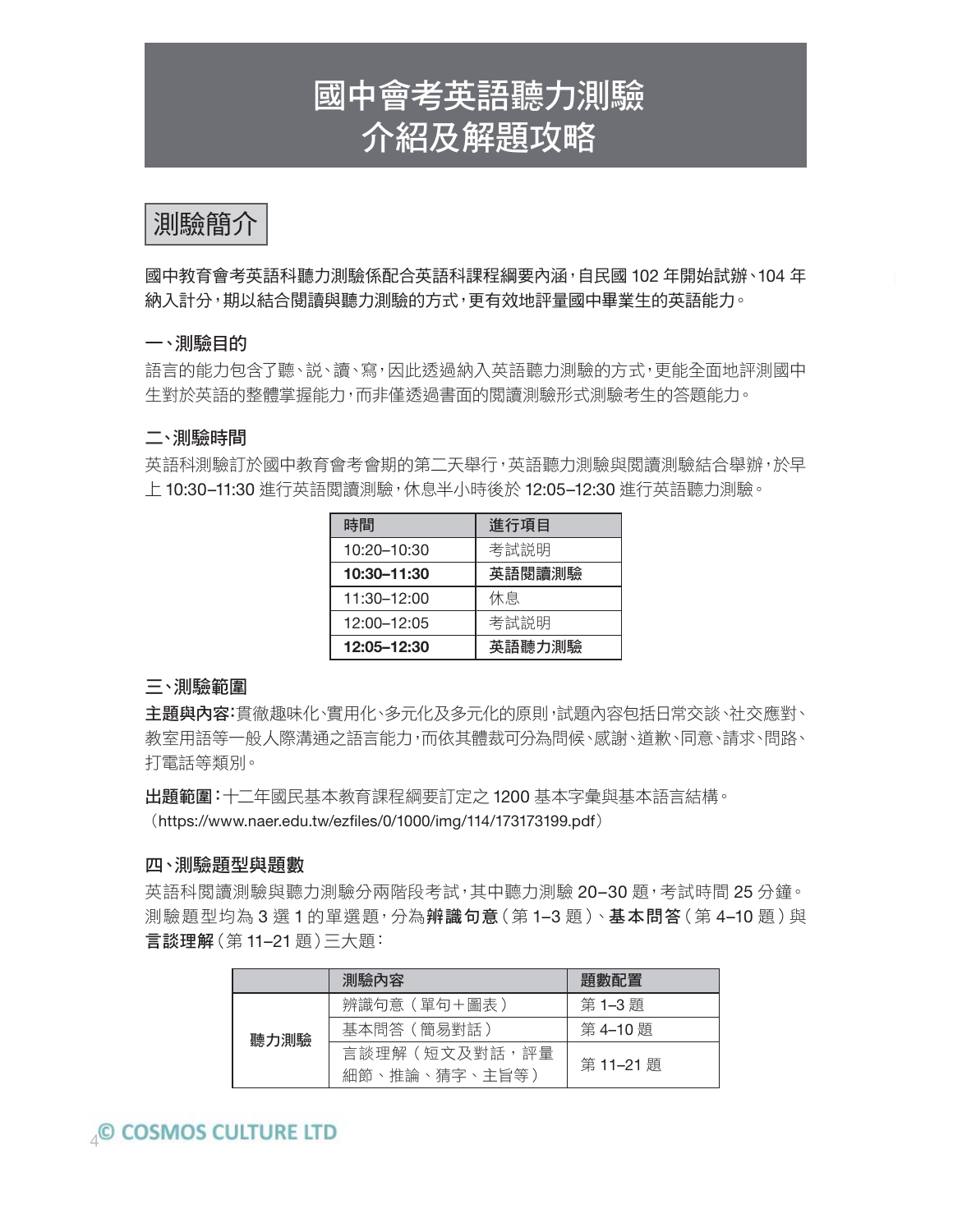測驗說明

進行英語科聽力測驗時,每大題均會先播放作答說明,接著才進入正式測驗內容。每道試題 播音兩次,兩次播音之間停頓約 5 秒。以下為各大題之示範例題與解題攻略。

#### 第一部分:辨識句意

作答說明:每題均有三張圖片,請依據所聽到的句子,選出符合描述的圖片,每題播放兩次。



#### 解題攻略

#### 圖片重點:

請先快速瀏覽三張圖片中的人事物,在第一部分的三張圖表中,通常只會有細節上的些微 差異,因此請特別注意觀察各圖不同之處。先掌握住三張圖表的相關資訊,才不會漏聽細 節。

#### 聽力技巧:

此大題主要是在考能否掌握單句敘述中的關鍵字,因此請特別注意聆聽句中所提及的 「人」、「物」、「事」、「動作」、「時間」、「地點」與「特徵」等。

#### 解題技巧:

若是在聆聽音檔前,就先迅速掌握各圖差異,並且聽出音檔描述的細節內容,便能輕易選 出題目所考的圖片。

#### 常考主題:

圖片中人物的動作、人物或物品的比較、人物特徵、行事曆、天氣、價格、物品的位 © COSMOS @ LTURE LTD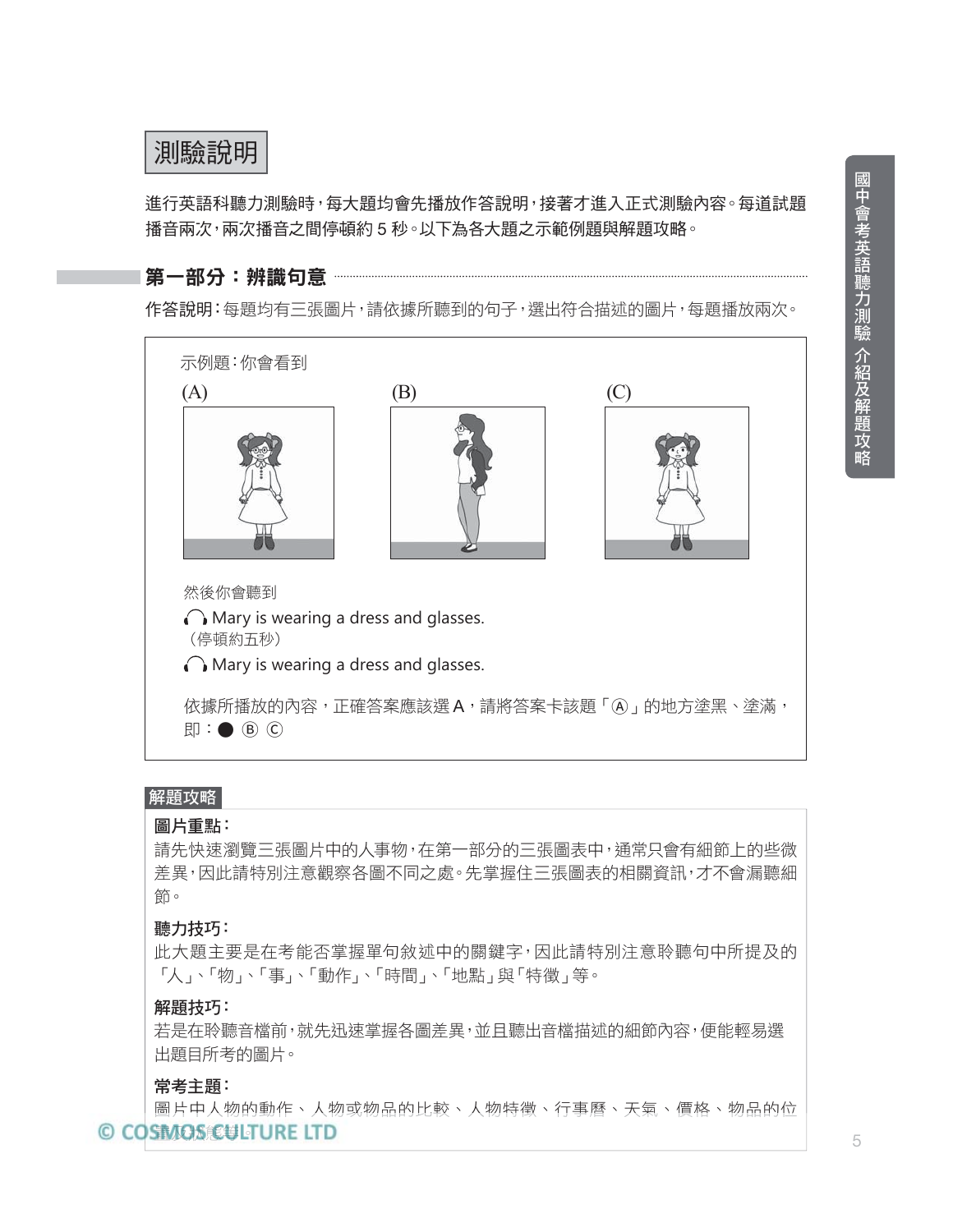#### 第二部分:基本問答

作答說明:每題均有三個選項,請依據所聽到的內容,選出一個最適合的回應,每題播放兩次。

示例題:你會看到

(A) She is talking to the teacher.

(B) She is a student in my class.

(C) She is wearing a beautiful dress.

然後你會聽到

 $\bigcap$ Who's the girl over there? (停頓約五秒)

Who's the girl over there?

依據所播放的內容,正確答案應該選 B,請將答案卡該題「B」的地方塗黑、塗滿,  $\Box$  : (A)  $\bigcirc$  (C)

#### 解題攻略

#### 聽力技巧:

在基本問答這大題中,最關鍵的就是先聽題目在問什麼,尤其需要特別注意開頭使用的字 詞,常見的類型如下:

- 以Wh- 疑問詞來詢問對方,如 what(什麼事)、who(誰)、when(何時)、where(哪裡)、 which(哪一個)及 how(如何)等。
- ② 助動詞或 be 動詞來詢問 Yes 或 No 回答的是非問句。
- 3 慣用語或簡單的俚語(如「What's up?」)。

#### 解題技巧:

請仔細聆聽題目最開頭的疑問詞,以便掌握題目詢問的事物為何;若非問句,則請掌握題意, 才能答出合適的回答選項。

#### 常考主題:

- 1. Wh- 疑問詞為首的疑問句
- 2. 助動詞或 be 動詞為首的 yes/no 問句
- 3. 慣用語或俚語

© COSMOS CULTURE LTD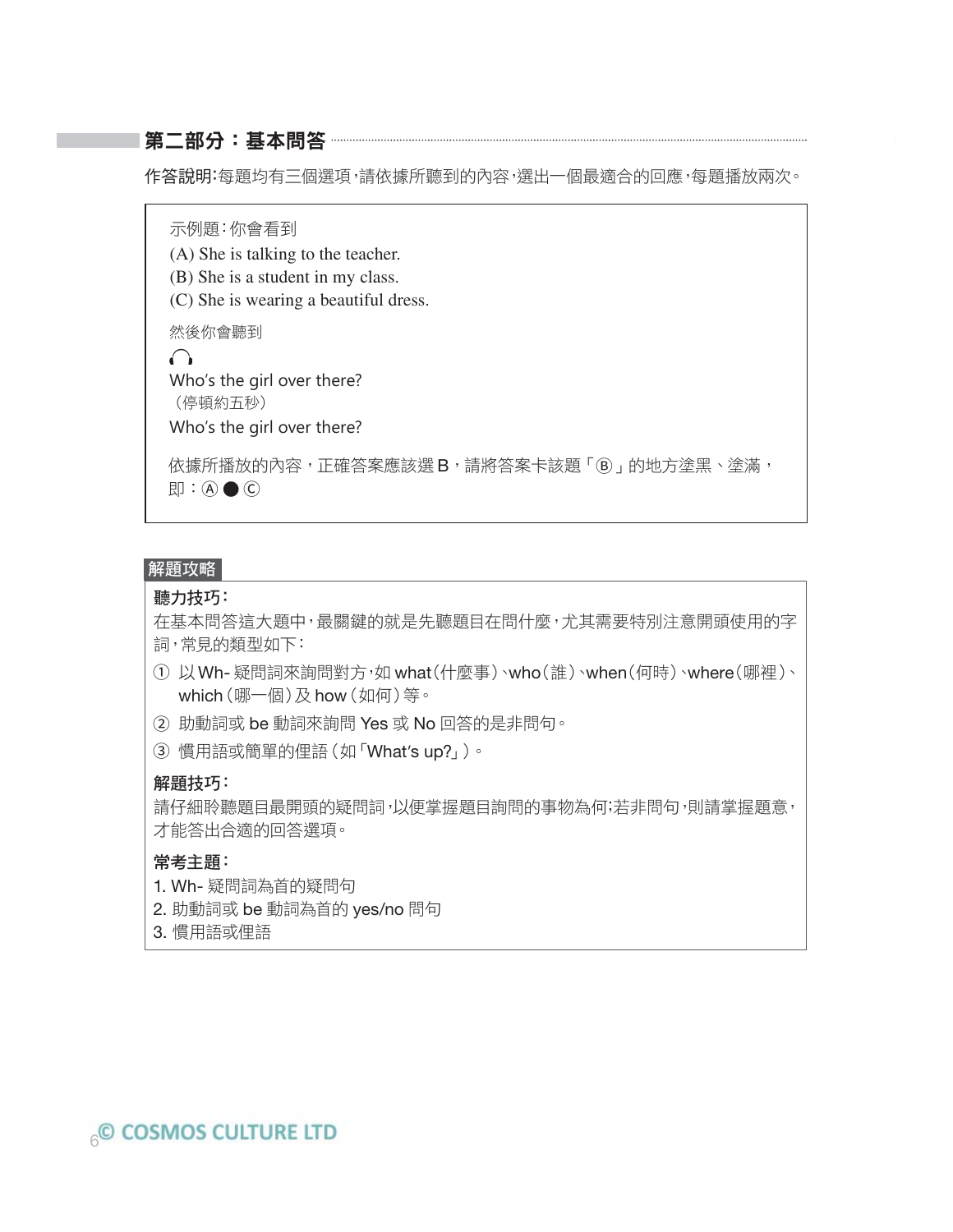#### 第三部分:言談理解

作答說明:每題均有三個選項,請依據所聽到的對話或短文內容,選出一個最適合的答案, 每題播放兩次。

示例題:你會看到 (A) 9:50. (B) 10:00. (C) 10:10. 然後你會聽到  $\bigcap$ **M:** Cathy! It's almost time to go to bed. **G:** But it's only nine-fifty. I still have ten more minutes to play, right? **M:** Right! But only ten more minutes. **Question:** What time should Cathy go to bed? (停頓約五秒) **M:** Cathy! It's almost time to go to bed. **G:** But it's only nine-fifty. I still have ten more minutes to play, right? **M:** Right! But only ten more minutes. **Question:** What time should Cathy go to bed? 依據所播放的內容,正確答案應該選 B,請將答案卡該題「B」的地方塗黑、塗滿,

 $\Box$  : (A)  $\bigcirc$  (C)

#### 解題攻略

#### 聽力技巧:

這大題主要以一男一女的對話呈現,以及偶爾出現的獨白題(通常為 1–2 題)。談話內容 會以日常生活對話為主,因此請仔細掌握對話中的各種細節訊息。題目可能會問兩人談話 的主旨、對話中的相關細節,亦或需要從對話中自行推論出結論的問題(如「What will the boy do next?」

#### 解題技巧:

由於篇幅較長,題目句又是在播送完對話才會問起,因此在聽之前可先快速瀏覽一次 選項,先掌握題目對話大概會是與什麼有關,以及題目可能會詢問什麼(如時間、地 點、價格、職業、人物關係等),在聽的過程較能掌握聽重點。

在第一遍的聆聽過程中,也可先將聆聽到的細節(如時間、日期、價格等不易記憶的 內容)記在題目本上,在確認題目所問的問題後,再回頭找尋記錄的細節,以免因為 了要記憶所有細節,而漏聽重要內容。

(註:國中教育會考的作答規定為不得故意汙損答案卡、損壞試題本)

#### 常考主題:

對話:大多與日常生活緊密結合。

獨白:電台廣播、商場廣播、得獎感言、氣象預報等。

特別注意:在民國 107 年的考題中,第三大題的獨白題出現了與圖表做搭配的測驗題型, 圖表形式與第一大題相像,因此請如同第一大題的答題方式,先觀察出三張圖的細節有何

## © COSMOS CUTTITIE THIS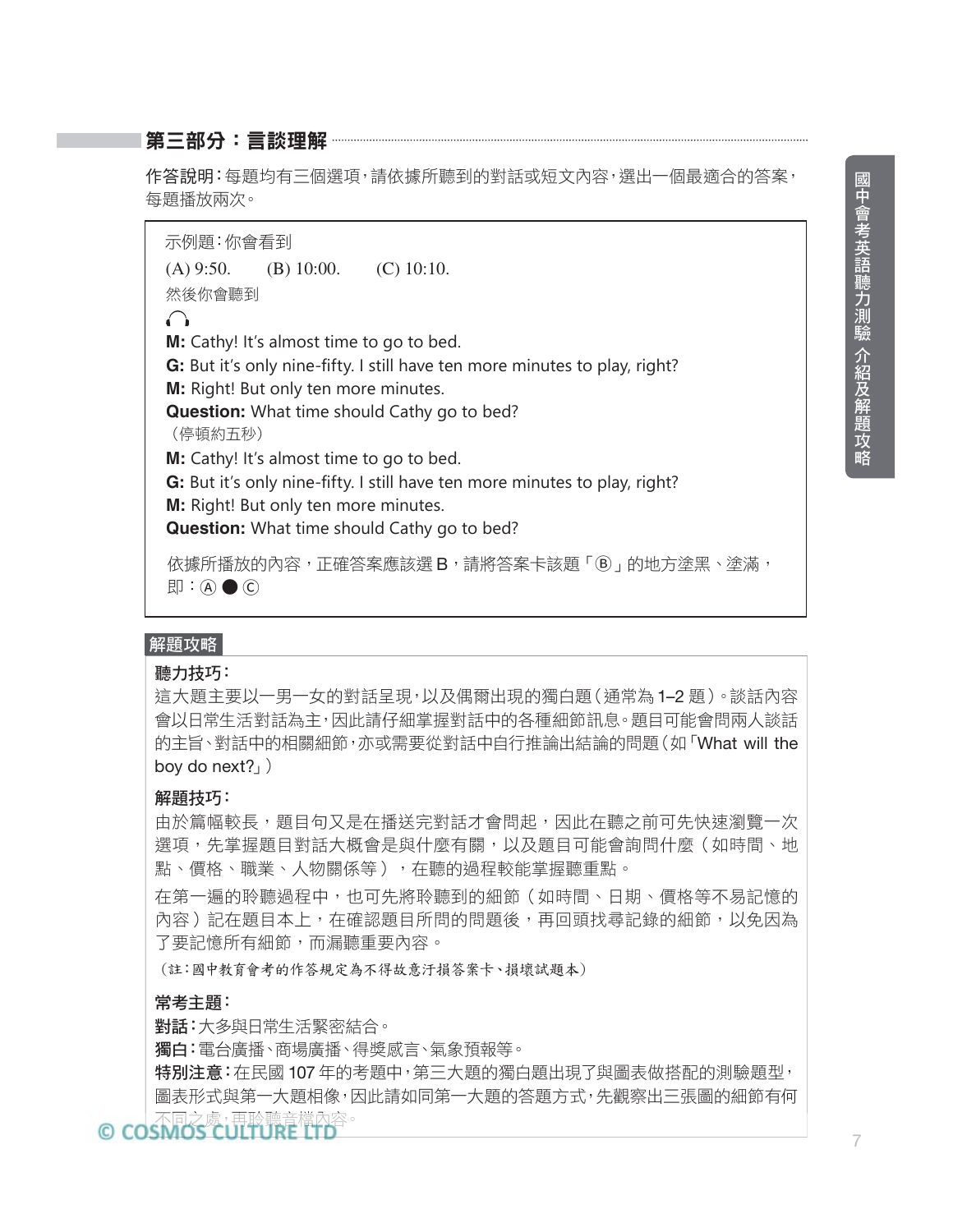**請考生依指示 填寫准考證末兩碼**

# 國中教育會考 英語科聽力試題本 第 $1 \boxdot$   $\textcircled{\tiny{1}}$

# 請不要翻到次頁!

# 讀完本頁的說明,聽到鐘(鈴)響起,再翻頁作答!

※ 請先確認你的答案卡、准考證與座位號碼是否一致無誤。

**請閱讀以下測驗作答說明:**

測驗說明:

這是國中教育會考英語科聽力試題本,試題本採雙面印刷,共4頁,有21題 選擇題,每題都只有一個正確或最佳的答案。測驗時間從 12:05到 12:30, 共25分鐘。作答開始與結束請聽從監試委員的指示。

注意事項:

- 1. 當聽到「國中教育會考英語聽力,請檢查試題本」後,約有 30 秒為聽力試 題本檢查及更換時間,請依據語音指示儘速確認試題本是否汙損、缺漏頁 或印刷不清。如試題本有上述狀況,請立即舉手告知監試委員更換試題本。 當播出「聽力試題播音開始」,即正式進入聽力試題播放,至考試結束的 鐘(鈴)響起,不得再要求更換試題本,以免影響試場內他人作答。
- 所有試題均為三選一的選擇題,每題播放兩次,答錯不倒扣。題型均為單 題,分成三個部分,每一部分開始播放試題前,均先播放作答說明。
- 3. 依試場規則規定, 答案卡上不得書寫姓名座號, 也不得作任何標記。故意 汗損答案卡、損壞試題本,或在答案卡上顯示自己身分者,該科考試不予 計列等級。
- 聽力試題播音完畢後,仍可作答至考試結束的鐘(鈴)響起為止。監試委 員將於考試結束的鐘(鈴)響起收答案卡與試題本,經確認無誤後,考生 方可離場。全體考生在監試委員未確認答案卡與試題本無誤前,均不得提 前離場。
- 5.作答時請將答案直接書記在答案卡上,並塗黑、塗滿。考試結束的鐘(鈴) 響起,若未填答完成,其責任由考生自負,不得提出異議。

#### 作答方式:

請依照題意從各題選項中選出一個正確或最佳的答案,並用 **%** 鉛筆在答案 卡上相應的位置畫記,請務必將選項塗黑、塗滿。如果需要修改答案,請使 用橡皮擦擦拭乾淨,重新塗黑答案。例如答案為B,則將*B選項塗黑、塗滿*,  $\mathbb{R}$  : (A)  $\bigcirc$  (C) (D)

以下為錯誤的畫記方式,可能導致電腦無法正確判讀。如:

- Ⓐ Ⓑ Ⓒ Ⓓ —未將選項塗滿
- Ⓐ Ⓑ Ⓒ Ⓓ —未將選項塗黑
- Ⓐ Ⓒ Ⓓ —未擦拭乾淨
- ④●ⓒ │─塗出選項外
- ④●● ◎ ─同時塗兩個選項

#### © COSMOS CULTURE LTD

請聽到鐘(鈴)響起,於試題本右上角 方格內填寫准考證末兩碼,再翻頁作答 | 9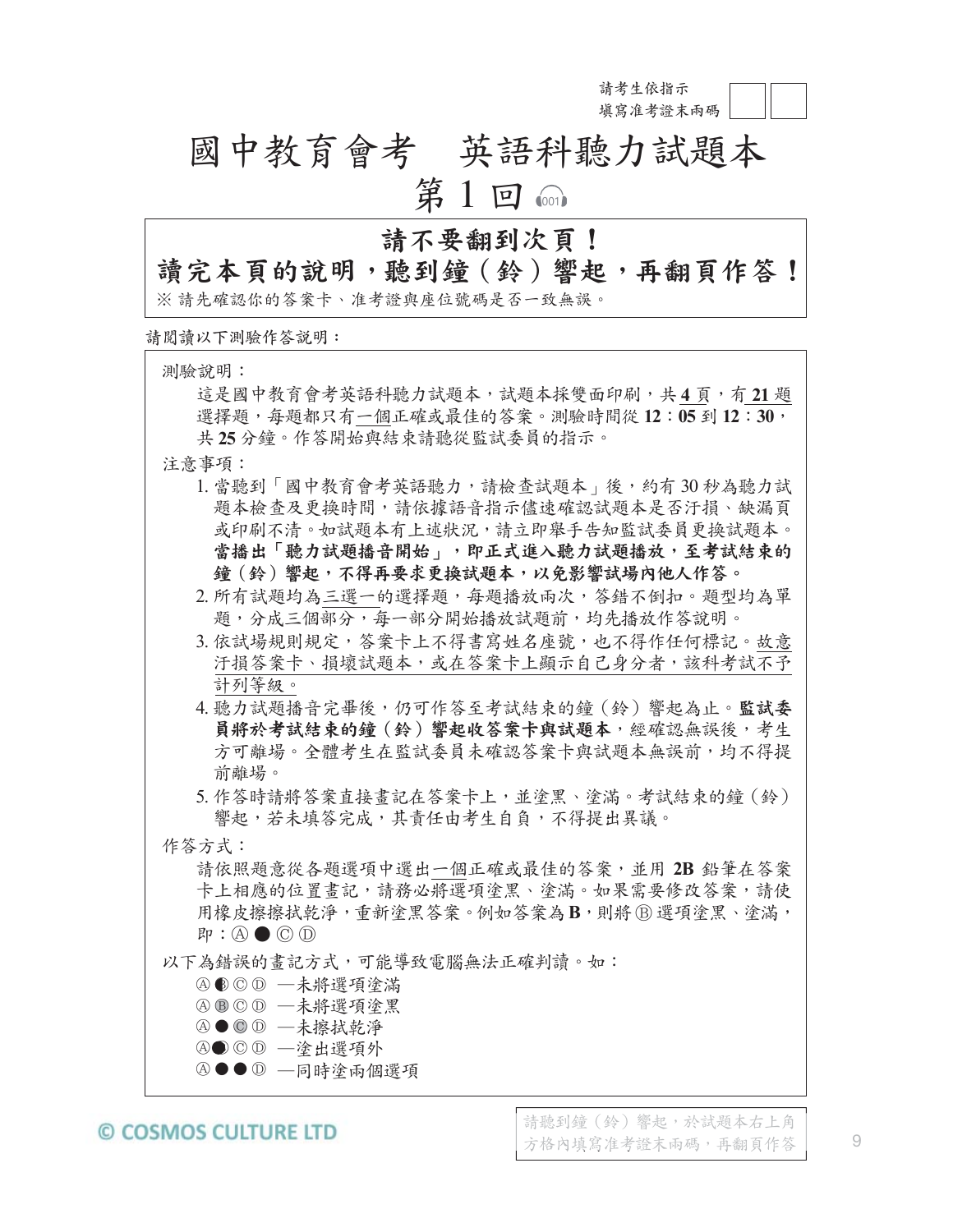

作答說明:每題均有三張圖片,請依據所聽到的句子,選出符合描述的圖片, 每題播放兩次。



第1題 1003



第2題

<u>ULLI MILLIN</u>I





**Q COSMOS CULTURE LTD**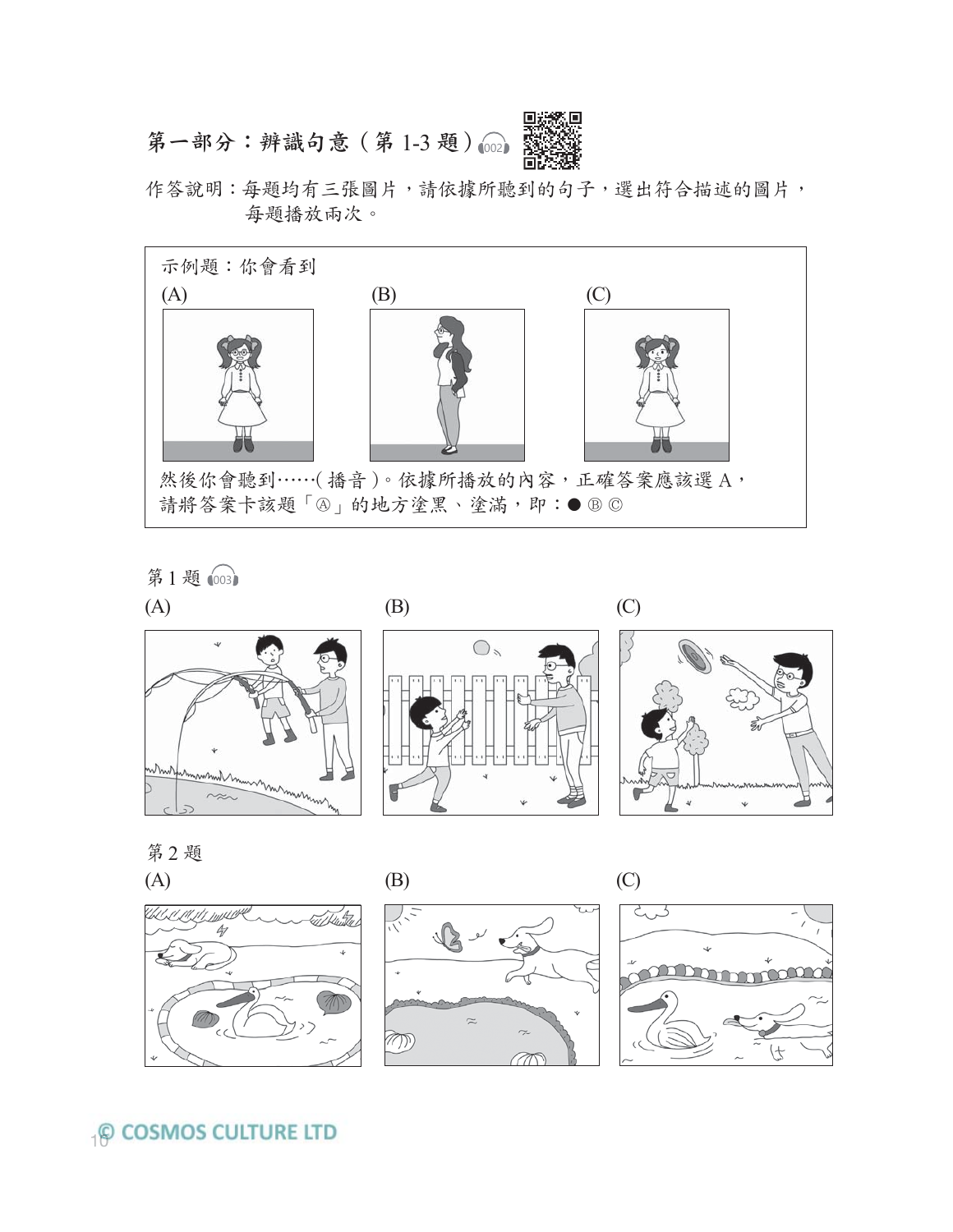第3題



國中會考英聽試題  $\overline{1}$ 

作答說明:每題均有三個選項,請依據所聽到的內容,選出一個最適合的回 應,每題播放兩次。

示例題:你會看到

(A) She is talking to the teacher.

(B) She is a student in my class.

(C) She is wearing a beautiful dress.

然後你會聽到……(播音)。依據所播放的內容,正確回應應該選 B, 請將答案卡該題「®」的地方塗黑、塗滿,即:⑧●©

第4題 1005

- (A) It's 55 dollars.
- (B) Oh, I'm sorry.
- (C) Yes, that's her dress.

第5題

(A) His birthday was last week, I think.

(B) Maybe, but I might have to do homework that day.

(C) Sure, I'm already at the party.

第6題

(A) I don't think he speaks English.

(B) You can leave it over there, thanks.

(C) We fly out next Monday, early in the morning.

第7題

(A) You're right. Let me grab my books and then we can go.

(B) Don't worry. We won't be late for the movie.

(C) You're right. It's late, and I want to go to bed soon.

© COSMOS CULTURE LTD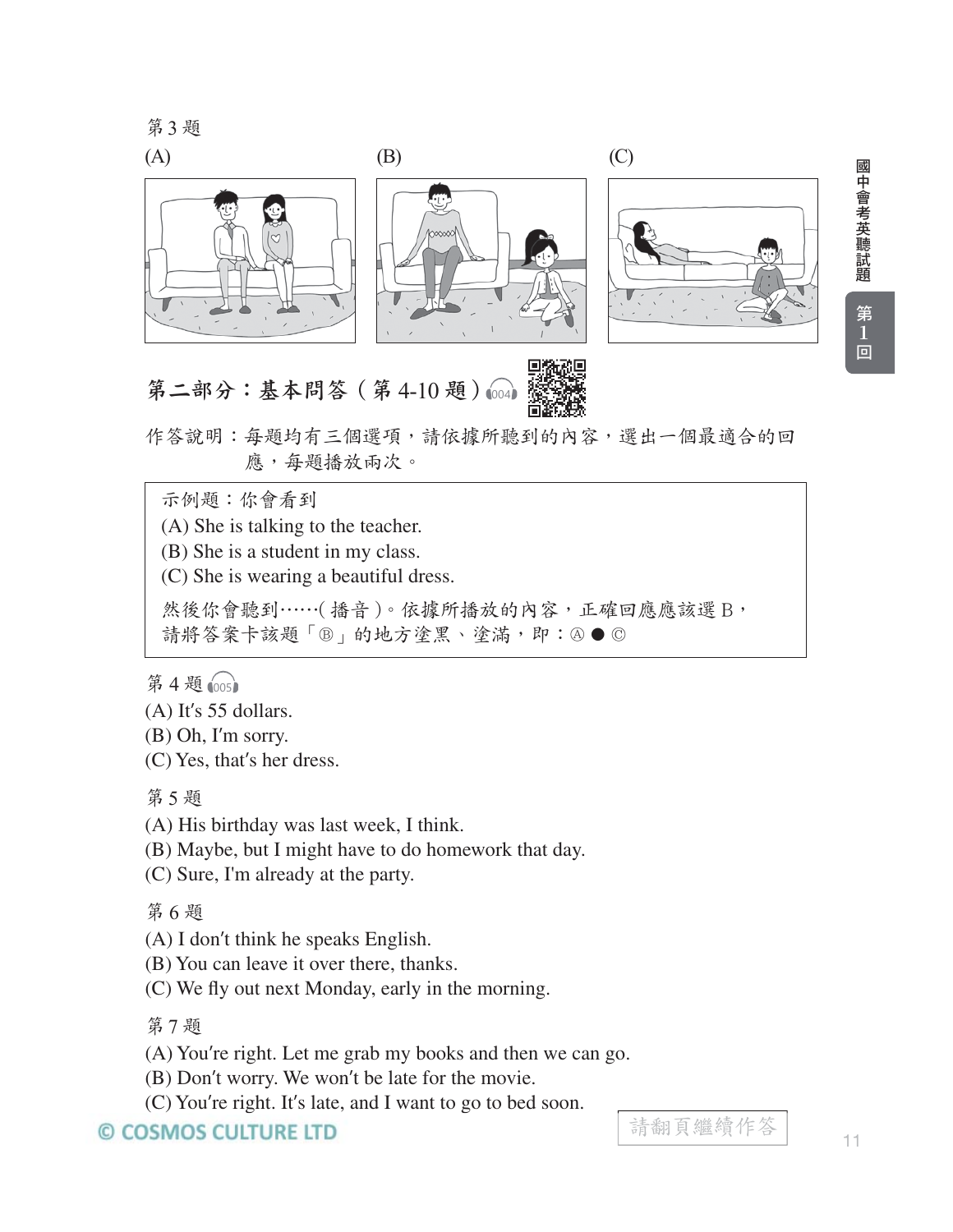第8題

(A) We can buy a cake when we go to the store.

(B) I'm really not sure how much it weighs.

(C) No, I only ate a small piece of it!

第9題

(A) He's not a policeman.

(B) I'll do it right away!

(C) Sure, let me take that for you.

第10题

(A) Almost, but I have a question about the menu.

(B) No thanks. Just the check, please.

(C) We'd like a table by the window, please.

第三部分:言談理解 (第 11-21 題 )  $\widehat{\hspace*{0.3mm}\text{0.06}}$ 



作答說明:每題均有三個選項,請依據所聽到的對話或短文內容,選出一個 最適合的答案,每題播放兩次。

 $(A)$  9:50. (B) 10:00. (C) 10:10. 然後你會聽到……(播音)。依據所播放的內容,正確回應應該選 B,請 將答案卡該題「®」的地方塗黑、塗滿,即: 4●© 示例題:你會看到

第11題 1007

(A) A bus stop.

(B) A room for the night.

(C) A front desk.

第12題 1008

(A) She hit a tree with her bike.

(B) She felt sick and went to the hospital.

(C) Her friend broke her bike.

第13題 1009

(A) In a police station.

(B) At the airport.

(C) In a restaurant.

第14題 1010

(A) Cindy's sisters.

(B) Cindy's parents.

12 Go Cindy's cousins.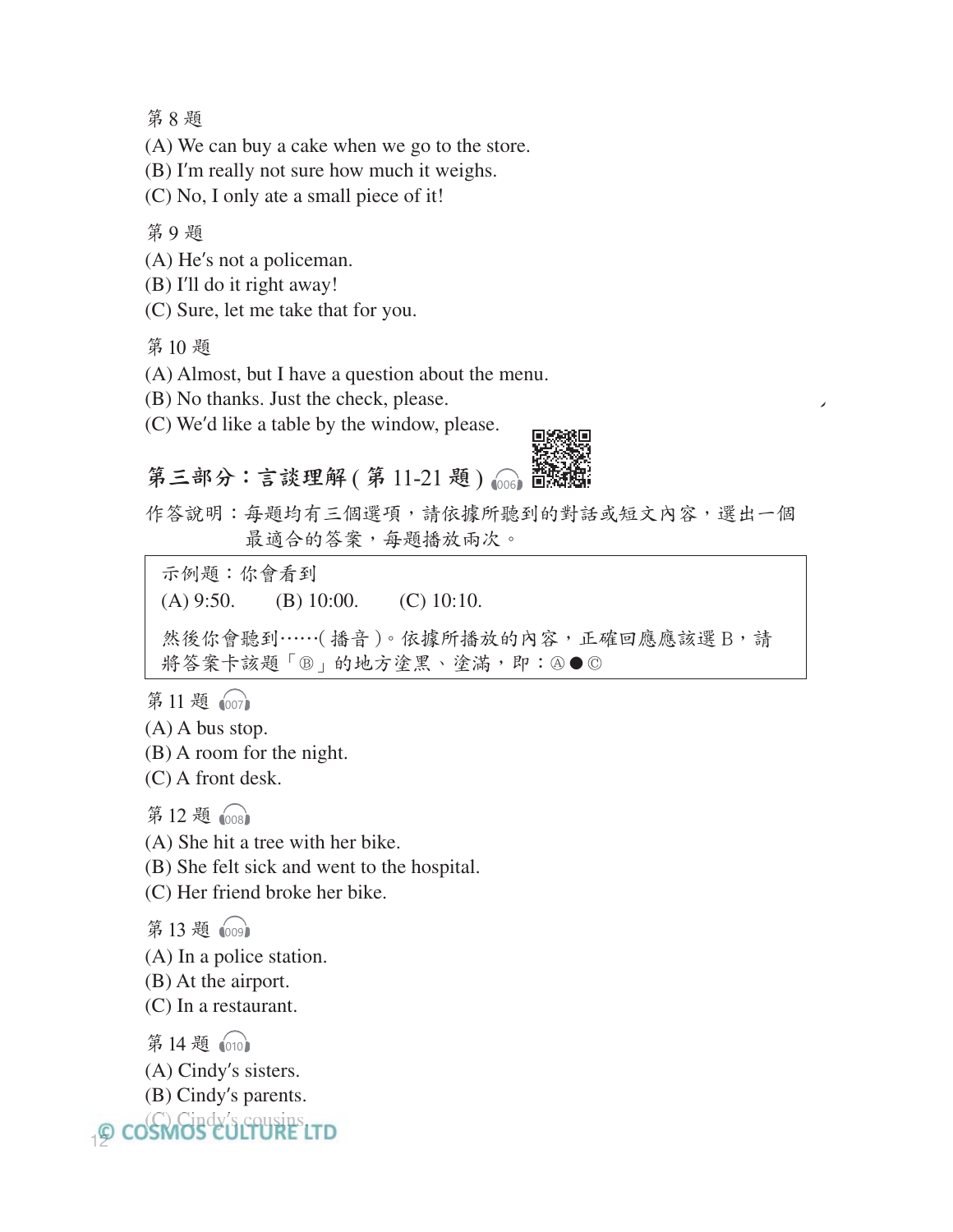第15题 1011

(A) She wants to eat food that is healthy for her.

(B) She doesn't have the money to pay for it.

(C) She is not going to go to the store with the man.

- 第16题 1012
- (A) English.
- (B) Science.
- (C) History.
- 第17題 1013
- (A) She will make him sick.
- (B) She isn't feeling well.
- (C) The doctor said she was sick.

第18題 1014

- (A) Buy more than two hats.
- (B) Buy only one hat.
- (C) Get two hats for five dollars.

第19題 1015

- (A) Riding the train to the airport.
- (B) Taking a taxi to the airport.
- (C) Waiting for the bus.

第20题1016

- (A) The man and the woman.
- (B) The woman's soccer friends.
- (C) The woman and her friend Sally.

$$
\begin{array}{c}\n\text{A} \\
\text{B} \\
\hline\n\end{array}
$$

# 聽力試題播音結束

© COSMOS CULTURE LTD



試題結束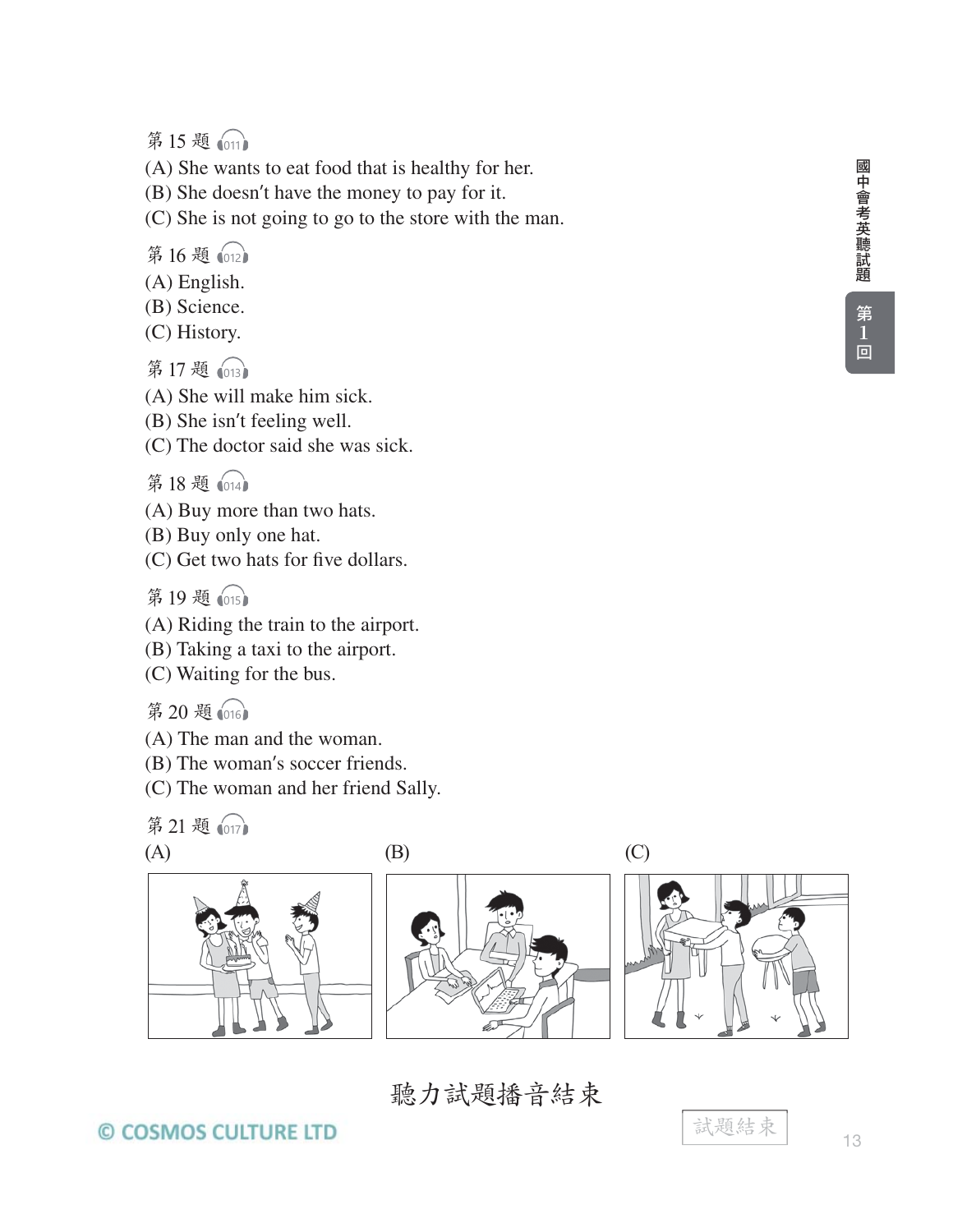**請考生依指示 填寫准考證末兩碼**

# 國中教育會考 英語科聽力試題本 第 $2 \boxdot$

# 請不要翻到次頁!

# 讀完本頁的說明,聽到鐘(鈴)響起,再翻頁作答!

※ 請先確認你的答案卡、准考證與座位號碼是否一致無誤。

**請閱讀以下測驗作答說明:**

測驗說明:

這是國中教育會考英語科聽力試題本,試題本採雙面印刷,共4頁,有21題 選擇題,每題都只有一個正確或最佳的答案。測驗時間從 12:05到 12:30, 共25分鐘。作答開始與結束請聽從監試委員的指示。

注意事項:

- 1. 當聽到「國中教育會考英語聽力,請檢查試題本」後,約有 30 秒為聽力試 題本檢查及更換時間,請依據語音指示儘速確認試題本是否汙損、缺漏頁 或印刷不清。如試題本有上述狀況,請立即舉手告知監試委員更換試題本。 當播出「聽力試題播音開始」,即正式進入聽力試題播放,至考試結束的 鐘(鈴)響起,不得再要求更換試題本,以免影響試場內他人作答。
- 所有試題均為三選一的選擇題,每題播放兩次,答錯不倒扣。題型均為單 題,分成三個部分,每一部分開始播放試題前,均先播放作答說明。
- 3. 依試場規則規定, 答案卡上不得書寫姓名座號, 也不得作任何標記。故意 汗損答案卡、損壞試題本,或在答案卡上顯示自己身分者,該科考試不予 計列等級。
- 聽力試題播音完畢後,仍可作答至考試結束的鐘(鈴)響起為止。監試委 員將於考試結束的鐘(鈴)響起收答案卡與試題本,經確認無誤後,考生 方可離場。全體考生在監試委員未確認答案卡與試題本無誤前,均不得提 前離場。
- 5.作答時請將答案直接書記在答案卡上,並塗黑、塗滿。考試結束的鐘(鈴) 響起,若未填答完成,其責任由考生自負,不得提出異議。

#### 作答方式:

請依照題意從各題選項中選出一個正確或最佳的答案,並用 **%** 鉛筆在答案 卡上相應的位置畫記,請務必將選項塗黑、塗滿。如果需要修改答案,請使 用橡皮擦擦拭乾淨,重新塗黑答案。例如答案為B,則將*B選項塗黑、塗滿*,  $\mathbb{R}$  : (A)  $\bigcirc$  (C) (D)

以下為錯誤的畫記方式,可能導致電腦無法正確判讀。如:

- Ⓐ Ⓑ Ⓒ Ⓓ —未將選項塗滿
- Ⓐ Ⓑ Ⓒ Ⓓ —未將選項塗黑
- Ⓐ Ⓒ Ⓓ —未擦拭乾淨
- ④●ⓒ │─塗出選項外
- ④●● ◎ ─同時塗兩個選項

#### © COSMOS CULTURE LTD

請聽到鐘(鈴)響起,於試題本右上角 方格內填寫准考證末兩碼,再翻頁作答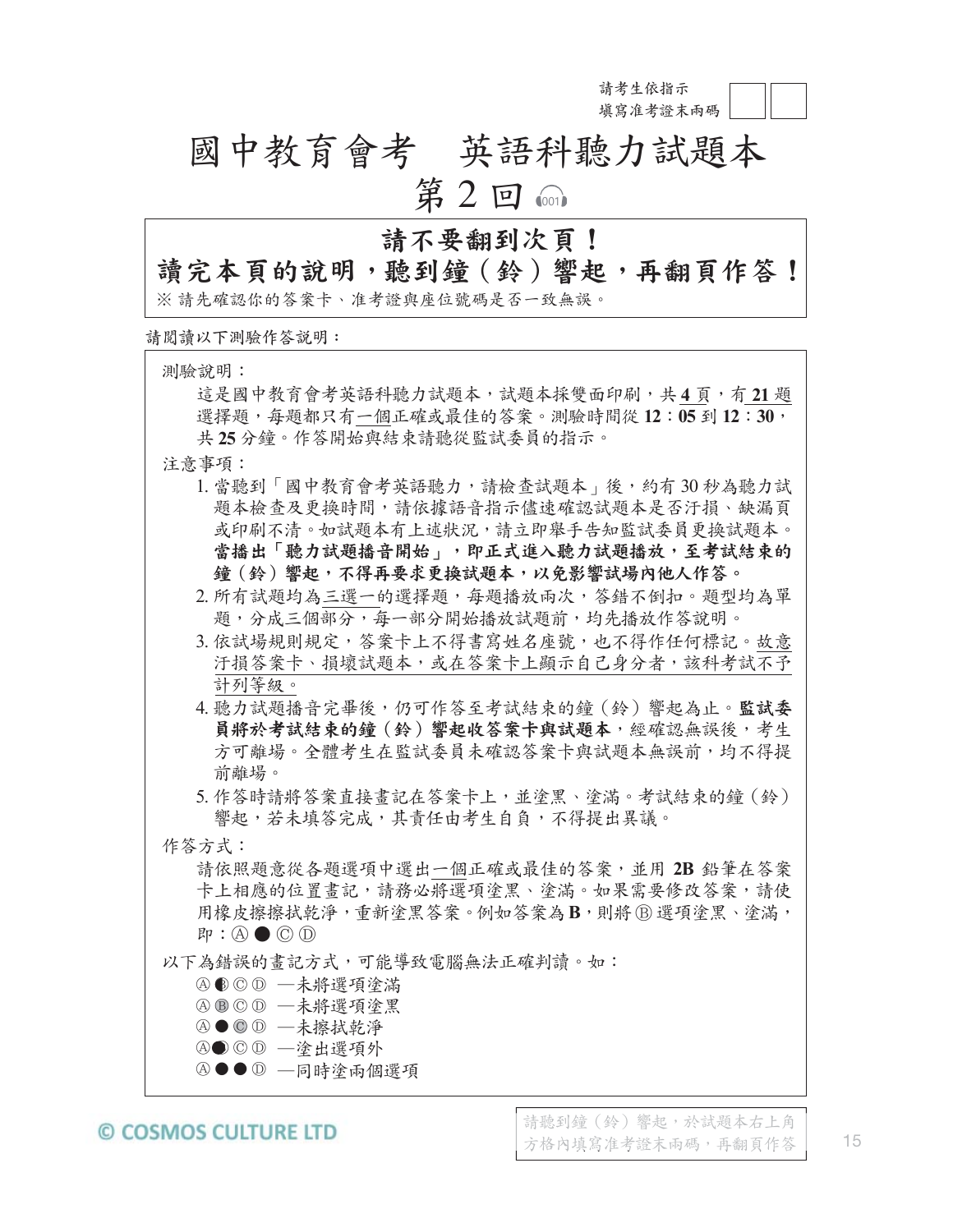

作答說明:每題均有三張圖片,請依據所聽到的句子,選出符合描述的圖片, 每題播放兩次。



第1題 @19



第2題

V





# **Q COSMOS CULTURE LTD**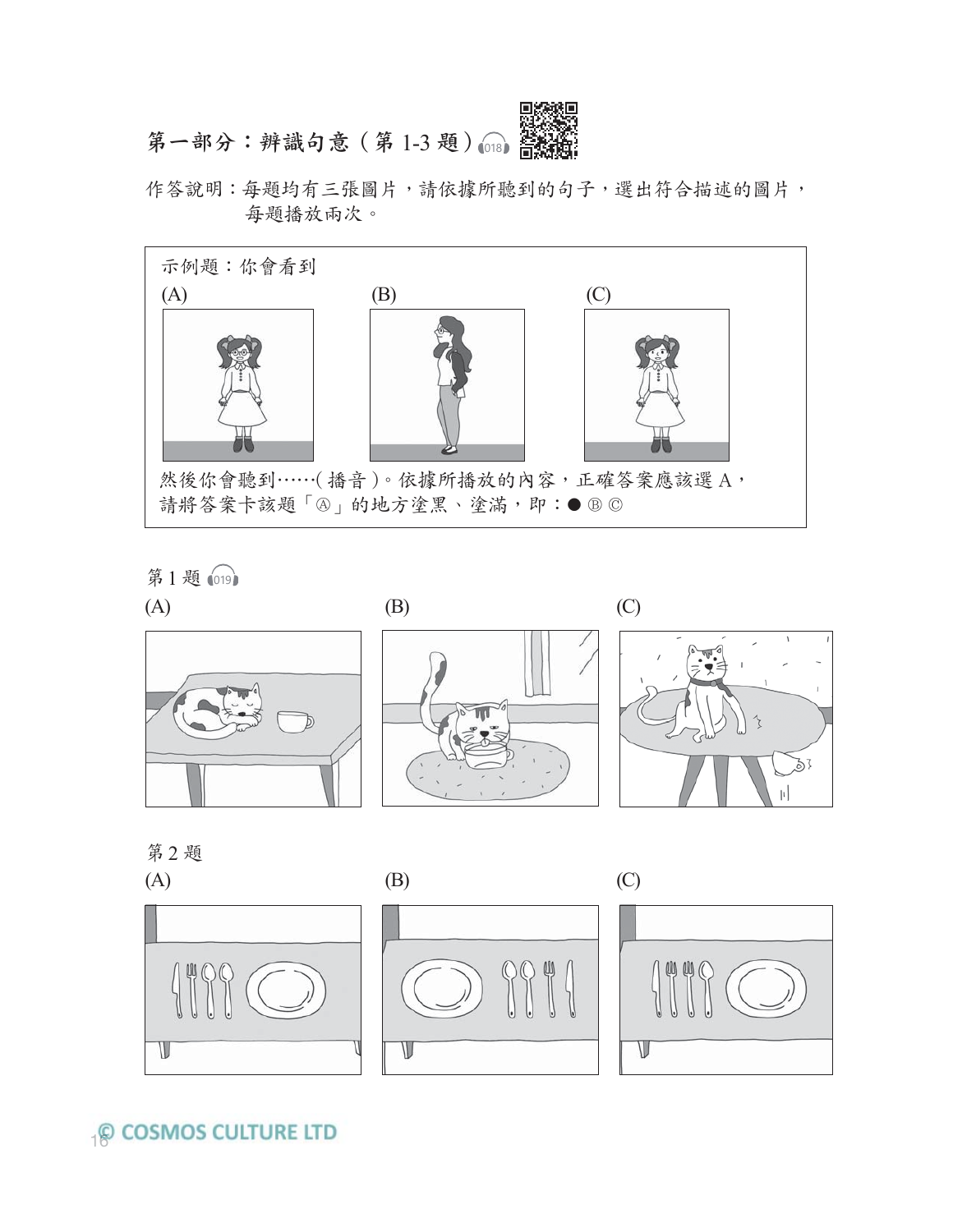

# 第二部分:基本問答(第 4-10 題)  $(A)$  (B) (C)

作答說明:每題均有三個選項,請依據所聽到的內容,選出一個最適合的回 應,每題播放兩次。

示例題:你會看到

(A) She is talking to the teacher.

(B) She is a student in my class.

(C) She is wearing a beautiful dress.

然後你會聽到……(播音)。依據所播放的內容,正確回應應該選 B, 請將答案卡該題「®」的地方塗黑、塗滿,即:⑧●©

第4題1021

- (A) No, she wasn't too badly hurt.
- (B) Yes, I was. I broke my nose.

(C) I fell down over the summer, too.

第5題

(A) It's straight up this street on your right.

(B) Yes, I think the station is there.

(C) I love to ride on trains, too.

第6題

(A) Did you have a nice time there?

(B) Why do you want to know about that?

(C) Are you sure it was just last month?

第7題

(A) It left the station five minutes ago.

(B) It arrives over there across the street.

(C) In about 15 or 20 minutes.

© COSMOS CULTURE LTD

國中會考英聽試題 1中會考英聽誌題 【第2 叵】  $\frac{2}{2}$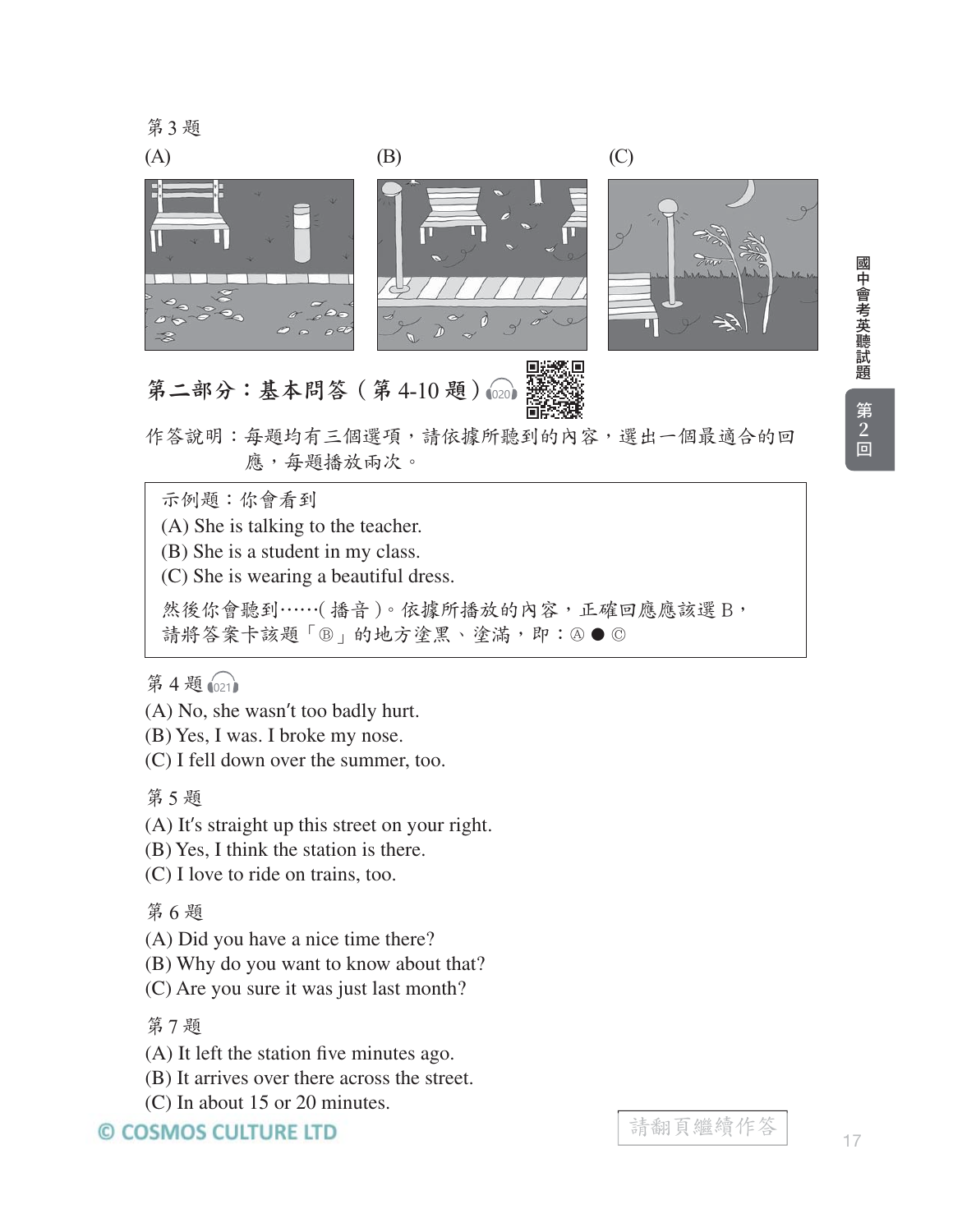第8題

(A) I had to wait there for a very long time.

(B) Yes, I was, but it was closed.

(C) No, they weren't at the post office.

第9題

(A) I don't remember anything about it.

(B) Maybe we can go there when we have time.

(C) Great! That means we will have a long weekend!

第10题

- (A) Sure. What is it you need?
- (B) That's my favorite shirt.
- (C) Something must be wrong.

第三部分:言談理解 (第 11-21 題 )  $_{@22}$ 



作答說明:每題均有三個選項,請依據所聽到的對話或短文內容,選出一個 最適合的答案,每題播放兩次。

 $(A)$  9:50. (B) 10:00. (C) 10:10. 然後你會聽到……(播音)。依據所播放的內容,正確回應應該選 B,請 將答案卡該題「®」的地方塗黑、塗滿,即:4●© 示例題:你會看到

第11題 1023

(A) To a birthday party.

(B) To his office.

(C) To a restaurant.

第12題 1024

(A) Excited.

- (B) Worried.
- (C) Bored.
- 第13題 1025
- (A) Go to work.
- (B) Make dinner for the woman.
- (C) Wash the dishes himself.

第14题 1026

(A) The boy is trying to cheer up the girl.

(B) The girl is happy that she did well on the test.

18 (C). The boy was sad that he got a low grade on the test.